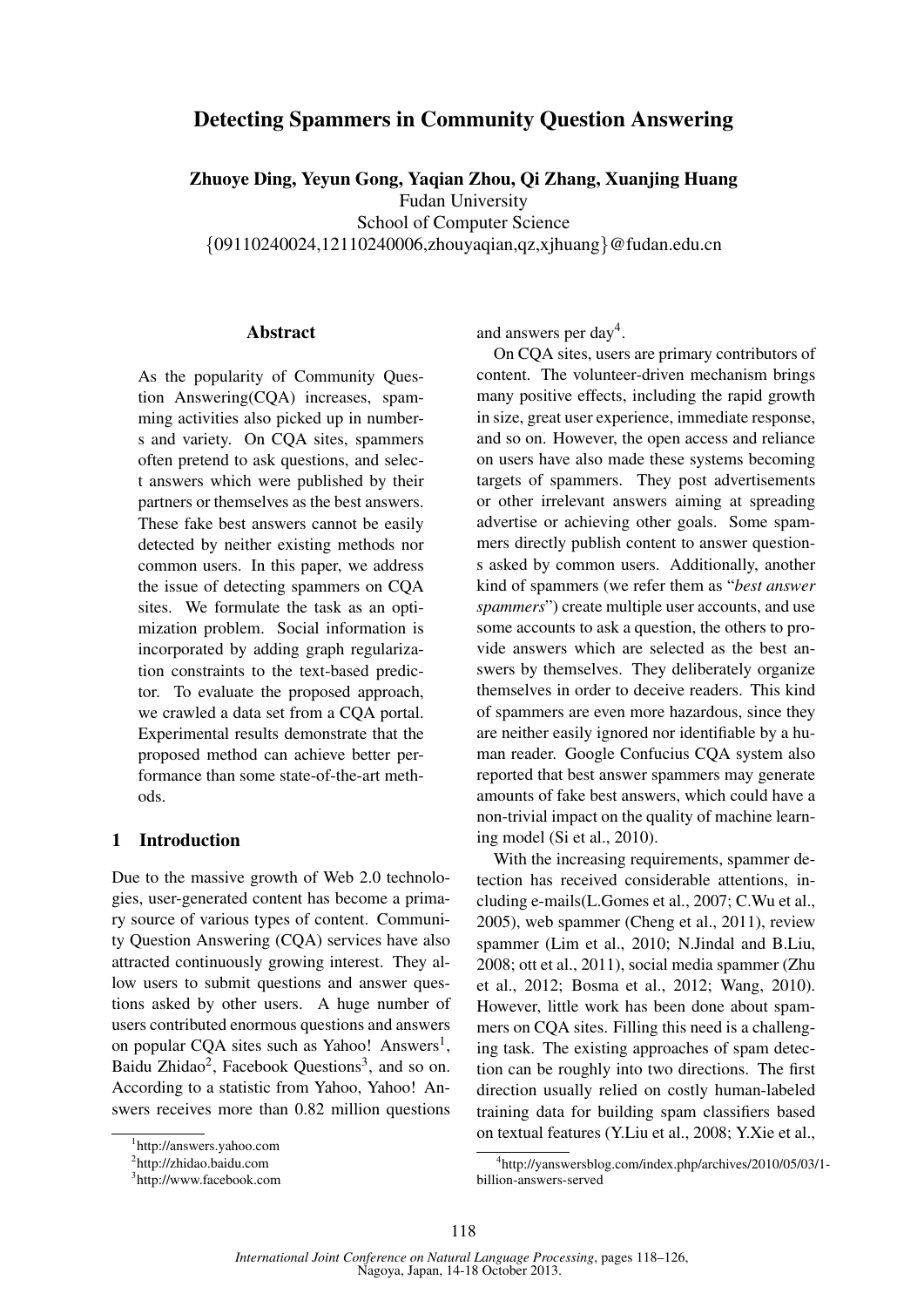2008; Ntoulas et al., 2006; Gyongyi and Molina, 2004). However, since fake best answers are well designed and lack of easily identifiable textual patterns, text-based methods cannot achieve satisfactory performance. Another direction relied solely on hyperlink graph in the web (Z.Gyongyi et al., 2004; Krishnan and Raj, 2006; Benczur et al., 2005). Although making good use of link information, link-based methods neglect the contentbased information. Moreover, unlike the web, there is no explicit link structure on CQA sites. So two intuitive research questions are: (1) Is there any useful link-based structure for spammer detection in CQA? (2) If so, can the two techniques, i.e., content-based model and link-based model, be integrated together to complement each other for CQA spammer detection?

To address the problems, in this paper, we first investigate the link-based structure in CQA. Then we formulate the task as an optimization problem in the graph with an efficient solution. We learn a content-based predictor as an objective function. The link-based information is incorporated into textual predictor by the way of graph regularization. Finally, to evaluate the proposed approach, we crawled a large data set from a commercial CQA site. Experimental results demonstrate that our proposed method can improve the accuracy of spammer detection.

The major contributions of this work can be summarized as follows: (1) To the best of our knowledge, our work is the first study on spammer detection on CQA sites; (2) Our proposed optimization model can integrate the advantages of both content-based model and link-based model for CQA spammer detection. (3) Experimental results demonstrate that our method can improve accuracy of spammer detection.

The remaining of the paper is organized as follows: In section 2, we review a number of the state-of-the-art approaches in related areas. Section 3 analyzes the social network of CQA sites. Section 4 presents the proposed method. Experimental results in test collections and analysis are shown in section 5. Section 6 concludes this paper.

# 2 Related Work

Most of current studies on spam detection can be roughly divided into two categories: contentbased model and link-based model.

Content-based method targets at extracting ev-

idences from textual descriptions of the content, treating the text corpus as a set of objects with associated attributes, and applying some classification methods to detect spam(P.Heymann et al., 2007; C.Castillo et al., 2007; Y.Liu et al., 2008; Y.Xie et al., 2008). Fetterly proposed quite a few statistical properties of web pages that could be used to detect content spam(D.Fetterly et al., 2004). Benevenuto went a step further by addressing the issue of detecting video spammers and promoters and applied the state-of-the-arts supervised classification algorithm to detect spammers and promoters(Benevenuto et al., 2009). Lee proposed and evaluated a honeypot-based approach for uncovering social spammers in online social systems(Lee et al., 2010). Wang proposed to improve spam classification on a microblogging platform(Wang, 2010).

An alternative web spam detection technique relies on link analysis algorithms, since a hyperlink often reflects some degree of similarity among pages (Gyngyi and Garcia-Molina, 2005; Gyongyi et al., 2006; Zhou et al., 2008). Corresponding algorithms include TrustRank(Z.Gyongyi et al., 2004) and AntiTrustRank(Krishnan and Raj, 2006), which used a seed set of Web pages with labels of trustiness or badness and propagate these labels through the link graph. Moreover, Benczur developed an algorithm called SpamRank which penalized suspicious pages when computing PageRank(Benczur et al., 2005).

# 3 Analysis on Social Network

Before analyzing the social network in CQA, we introduce some definitions. We refer users on C-QA sites are someone who ask at least one question or answer at least one question. Moreover, users are divided into two categories: spammers and legitimate users. We define spammers as users who post at least one question or one answer intent to create spam.

A CQA site is particularly rich in user interactions. These interactions can be represented by Figure 1(a), where a particular question has a number of answers associated with it, represented by an edge from the question to each of the answer. We also include vertices representing authors of question or answers. An edge from a user to a question means that the user asked the question, and an edge from an answer to a user means that the answer was posted by this user. In the example,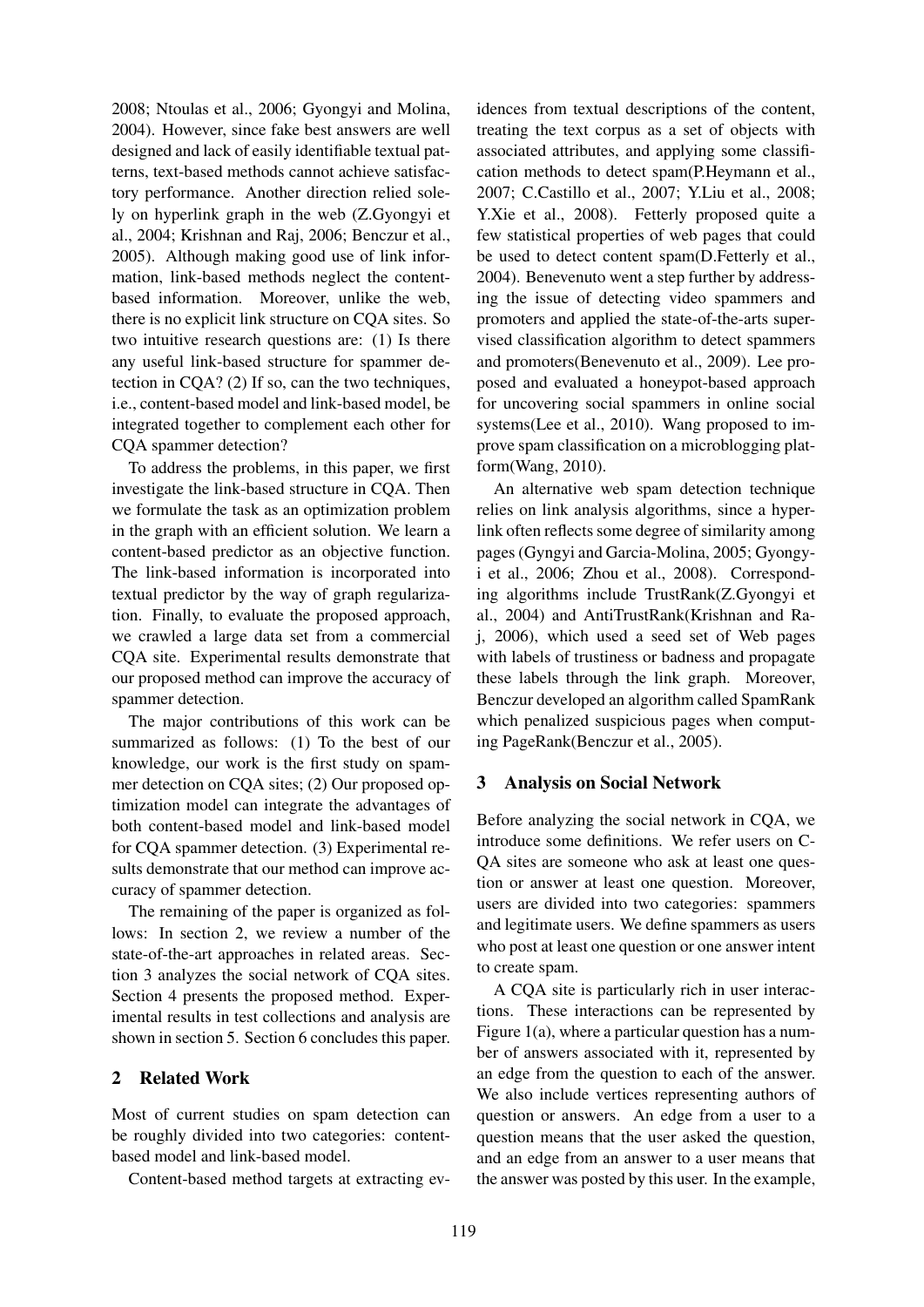a user  $U_1$  asks a question  $Q_1$ , while users  $U_4$ ,  $U_5$ and *U*<sup>6</sup> answers this question. In order to observe the relation between users more clearly and directly, we summarize the relations between users as a graph shown in Figure 1(b). This graph contains vertices representing the users and omits the actual questions and answers that connect the users.



Figure 1: (a) Graph with users, questions, and answers in CQA; (b) Summary graph of users in C-QA



Figure 2: User graph with different relations in C-QA (a) Question-answer relation; (b) Best-answer relation; (c) Non-best-answer relation

Three kinds of major relations among users on CQA sites are defined as follows:

Question-answer relation: As shown in Figure  $2(a)$ ,  $U_4$  answers  $U_1$ 's question. We define that  $U_4$  and  $U_1$  have Question-answer relation. Furthermore, Question-answer relation can be divided into two disjoint sets: best-answer relation and non-best-answer relation.

**Best-answer relation:**  $U_1$  selects  $U_5$ 's answer as the best answer. We define that  $U_1$  and  $U_5$  have best-answer relation. The solid lines in Figure 2(b) express the best-answer relation.

Non-best-answer relation: *U*<sup>1</sup> does not select *U*4's answer as the best answer. We define that *U*<sup>1</sup> and *U*<sup>4</sup> have non-best-answer relation. The dashed lines in Figure 2(c) express the non-best-answer relation.

#### 3.1 Best-answer Consistency Property

From analyzing data crawled from CQA site, we present the following property about best-answer relation:

Best-answer consistency property: If *U<sup>i</sup>* selects  $U_j$ 's answer as the best answer, the classes of users  $U_i$  and  $U_j$  should be similar.

We explain this property as follows: consider that a legitimate user is unlikely to select a spammer's answer as the best answer due to its low quality, while a legitimate user is unlikely to answer a spammer's question, so the possibility of a spammer selecting a legitimate user's answer will also be small. This means that two users linked via best-answer relation are more likely to share similar property than two random users.

#### 3.2 Characteristics of Best Answer Spammer

Different from the general spammers, some spammers generate many fake best answers to obtain higher status in the community. We refer them as *best answer spammers*. In order to generate fake best answers, a spammer creates multiple user accounts first. Then, it uses some of the accounts to ask questions, and others to provide answers. Such spammers may post low quality answers to their own questions, and select those as the best by themselves. They may generate lots of fake best answers, which may highly impact the user experience.

Furthermore, when the spammer's intention is just advertising, we can easily identify signs of its activity: repeated phone numbers or URLs and then ignore them. However, when the spammer's intention is to obtain higher reputation within the community, the spam content may lack obvious patterns. Fortunately, there are still some clues that may help identify best answer spammers. Two characteristics are described as follows:

High best answer rate: Best answer rate is the ratio of answers selected as the best answer among the total answers. This kind of spammers have an incredible high best answer rate, compared to normal users. Specifically, in a possible best answer spammer pair, sometimes only one user has an incredible high best answer rate. Because normally one responses for asking and another for answering. So we calculate the best answer rate  $BR(i, j)$ for a user pair  $(u_i, u_j)$  based on the maximum of their best answer rates:

$$
BR(i, j) = Max(BR(i), BR(j)) \qquad (1)
$$

Where  $BR(i)$  is the best answer rate of  $u_i$ .

Time margin score: To be efficient, best answer spammers tend to answer their own ques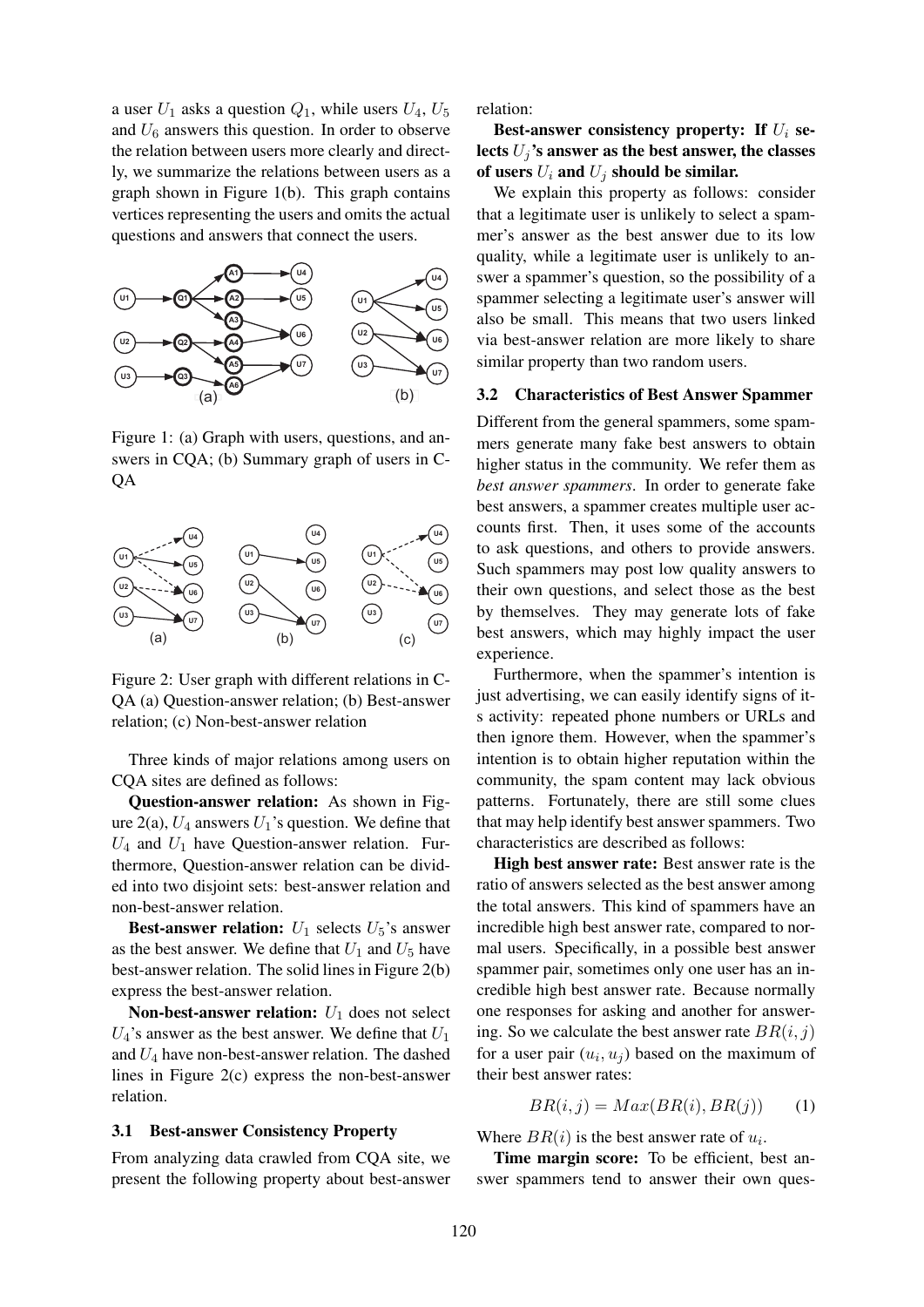tion quickly. We consider the time margin s $core Time(i, j)$  between a question posted and answered for  $u_i$  and  $u_j$  as an evidence.

$$
Time(i, j) = \begin{cases} 1, & \text{if } TimeMargin(i, j) < \varepsilon \\ 0, & \text{otherwise} \end{cases} \tag{2}
$$

where  $TimeMarqin(i, j)$  is the real time margin between  $u_i$  asks a question and  $u_j$  answers this question and  $\varepsilon = 30$  minutes.

The best answer spammer score  $s(i, j)$  for a user pair  $(u_i, u_j)$  can be calculated as the combination of these two scores:

$$
s(i, j) = \mu BR(i, j) + (1 - \mu) Time(i, j) \quad (3)
$$

 $\mu$  is trade-off of two scores, here we simply set  $\mu$  $= 0.5$ . The value of  $s(i, j)$  is between 0 to 1. The higher  $s(i, j)$  is, the more likely  $u_i$  and  $u_j$  is a pair of the best answer spammers.

# 4 Spammer Detection on CQA Sites

In this section, the framework of our proposed approach is presented. First, the problem is formally defined. Next, we build a baseline supervised predictor that makes use of a variety of textual features, and then the consistency property and best answer spammer characteristics are incorporated by adding regularization to the textual predictor, last we discuss how to effectively optimize it.

# 4.1 Problem Statement

On CQA sites, there are three distinct types of entities: users  $U = \{u_1, \ldots u_{l+u}\}\$ , answers  $A =$  ${a_1, ... a_M}$ , and questions  $Q = {q_1, ... q_N}$ . The set of users *U* contains both  $U_L = \{u_1, ... u_l\}$  of *l* labeled users and  $U_U = \{u_{l+1}, \dots u_{l+u}\}\$  of *u* unlabeled users. We model the social network for *U* as a directed graph  $G = (U, E)$  with adjacency matrix *A*, where  $A_{ij} = 1$  if there is a link or edge from  $u_i$  to  $u_j$  and zero otherwise.

Given the input data  $\{U_L, U_U, G, Q, A\}$ , we want to learn a predictor *c* for a user *u<sup>i</sup>* .

$$
c(u_i) -> \{\text{spammer}, \text{legitimate user}\}\tag{4}
$$

Legitimacy score  $y_i$  ( $0 \le y_i \le 1, i =1,2,...n$ ) is computed for all the users. The lower  $y_i$  is, the more likely  $u_i$  is a spammer.

# 4.2 Text-based Spammer Prediction

In this subsection, we build a baseline predictor based on textual features in a supervised fashion.

We regard the legitimacy scores as generated by combining textual features.

We consider the following textual features.

- *• The Length of answers*: The length may to some extent indicate the quality of the answer. The average length of answers is calculated as a feature.
- *• The ratio of Ads words in answers*: Advertising of products is the main goal of a kind of spammers and they repeat some advertisement words in their answers.
- *• The ratio of Ads words in questions*: Some spammers will refer some Ads in questions in order to get attention from more users.
- *• The number of received answers*: The number of received answers can indicate the quality of the question.
- *• Best answer rate:* Best answer rate can show the quality of their answers.
- *• The number of answers:* It can indicate the authority of a user.
- *• Relevance of question and answer*: We measure the average content similarity over a pair of question and answer which is computed using the standard cosine similarity over the bag-of-words vector representation.
- *• Duplication of answers*: The Jaccard similarity of answers are applied to indicate the duplication of answers .

With these features, suppose there are in total *k* features for each user  $u_i$ , denoted as  $x_i$ . Then  $X = (x_1, x_2, ... x_n)$  is the *k*-by-*n* feature matrix of all users. Based on these features, we define the legitimacy score of each user as follows,

$$
y_i = w^T x_i \tag{5}
$$

where *w* is a *k*-dimensional weight vector.

Suppose we have legitimate/spammer labels *t<sup>i</sup>* in the training set.

$$
t_i = \begin{cases} 1, & u_i \text{ is labeled as legitimate user} \\ 0, & u_i \text{ is labeled as spammer} \end{cases}
$$
 (6)

We will then define the loss term as follows,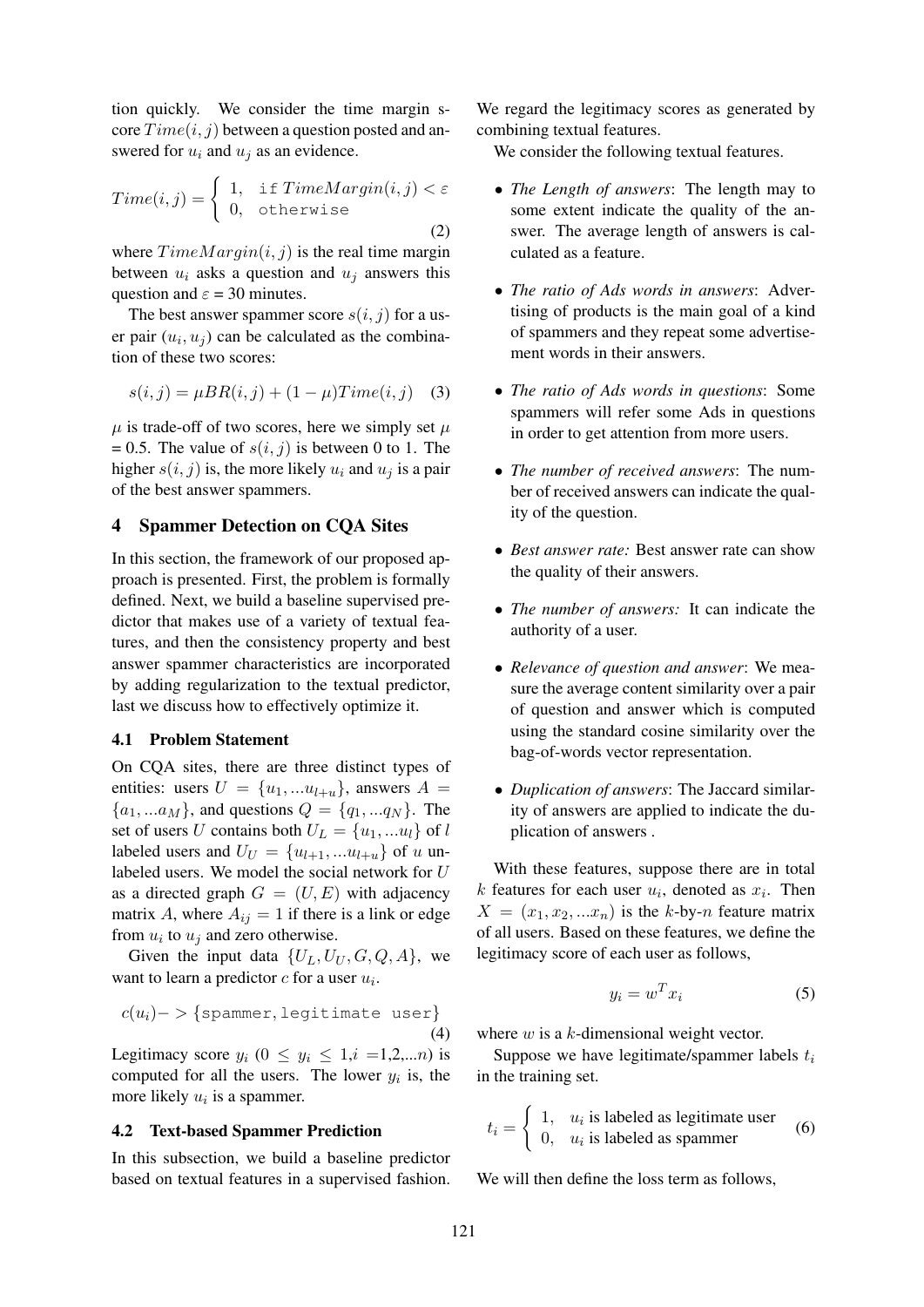$$
\Omega(w) = \frac{1}{l} \sum_{i=1}^{l} (w^T x_i - t_i)^2 + \alpha w^T w \quad (7)
$$

Once we have learned the weight vector *w*, we can apply it to any user feature vector and predict the class of unlabeled users.

### 4.3 Regularization for Consistency Property

In Section 4.2, each user is considered as a standalone item. In this subsection, we exploit social information to improve CQA spammer detection.

In Section 3.1, the consistency property has been analyzed that users connected via bestanswer relation are more similar in property. So the property is enforced by adding a regularization term into the optimization model. The regularization is acted in a collection data set, including a small amount of labeled data(*l* users) and a large amount of unlabeled data(*u* users). Then the regularization term is formulated as:

$$
REG_1(U) = \sum_{i,j}^{l+u} A_{ij} (y_i - y_j)^2
$$
 (8)

Minimizing the regularization constraint will force users who have best-answer relation belong to the same class. We formulate this as graph regularization. The graph adjacency matrix *A* is defined as  $A_{ij} = 1$  if  $u_j$  selects  $u_i$ 's answer as the best answer, and zero otherwise. Then, Equation 8 becomes:

$$
REG_1(w) = \sum_{i,j}^{l+u} A_{ij} (w^T x_i - w^T x_j)^2 \qquad (9)
$$

With this regularization, then the objective function Equation 7 becomes:

$$
\Omega_1(w) = \frac{1}{l} \sum_{i=1}^{l} (w^T x_i - t_i)^2 + \alpha w^T w
$$

$$
+ \beta \sum_{i,j}^{l+u} A_{ij} (w^T x_i - w^T x_j)^2
$$
\n(10)

# 4.4 Regularization for Best Answer Spammer

In this subsection, we focus on best answer spammers. Since they cannot be easily detected by only textual features(Equation 7), we introduce an additional penalty score  $b_i$  to each user  $u_i$  which indicates the possibility of becoming a best answer

spammer. With the penalty score  $b_i$ , Equation 5 can be redefined as follows:

$$
y_i = w^T x_i - b_i \tag{11}
$$

where  $b_i$  is a non-negative score.

In order to obtain  $b_i$ , characteristics of best answer spammers are incorporated by adding graph regularization to the optimization problem. The regularization is also acted in a collection data set. Two kinds of regularization are presented as follows:

# Penalty for Best Answer Spammers in Pairs

As described in Section 3.2, the score  $s(i, j)$  indicates the possibility of  $u_i$  and  $u_j$  becoming a pair of best answer spammers(Equation 3). We expect  $u_i$  and  $u_j$ , who create the spam together, should share this possibility together, as follows:  $b_i + b_j = e \times s(i, j)$ , where *e* is a penalty factor, we empirically set it to 0.5.

Then we can also formulate this as graph regularization as:

$$
REG_2(b) = \sum_{i < j}^{l+u} A_{ij}(b_i + b_j - e \times s(i, j))^2 \tag{12}
$$

#### Penalty Assignment for Individual User

After introducing a penalty score to the user pair  $(u_i, u_j)$ , we have to decide how they share this penalty.

Penalty is assigned to  $u_i$  and  $u_j$  similarly. This can be also formulated as graph regularization as follows:

$$
REG_3(b) = \sum_{i < j}^{l+u} A_{ij} (b_i - b_j)^2 \tag{13}
$$

With the regularization for best answer spammer, the objective function becomes:

$$
\Omega_3(w, b) = \frac{1}{l} \sum_{i=1}^{l} (w^T x_i - b_i - t_i)^2 + \alpha w^T w
$$
  
+  $\beta \sum_{i,j}^{l+u} A_{ij} ((w^T x_i - b_i) - (w^T x_j - b_j))^2$   
+  $\gamma \sum_{i  
+  $\delta \sum_{i (14)$$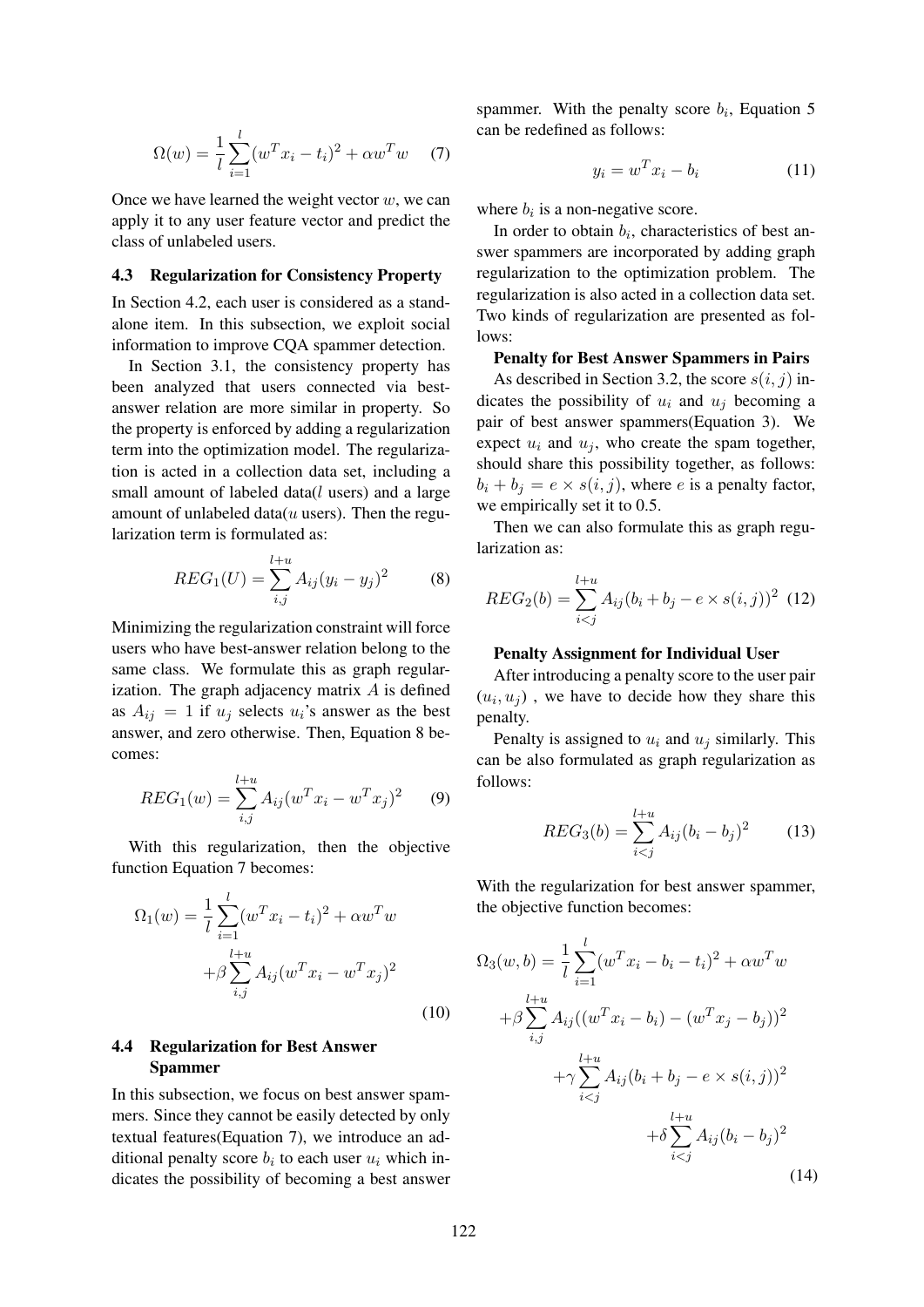# 4.5 Optimization Problem

By considering all the components of the objective function introduced in the previous subsection, we can obtain the optimization problem. Our goal is to minimize the objective function to get optimal parameters vector  $w^*$  and penalty vector *b*. For solving the optimization problem, we apply a kind of limited-memory Quasi-Newton(LBFGS)(Liu and Nocedal, 1989). After obtaining the optimal parameter vector  $w^*$  and  $b$ , we can use the following scoring function  $y_i$  $w^{*T}x_i - b_i$  to calculate scores for unlabeled users. Users with low scores will be regarded as spammers.

# 5 Experiments

In this section, the experimental evaluation of our approach is presented. Firstly, we introduce the details of our data sets. Then the prediction performance of our proposed approach is compared with other methods. Finally, we test the contribution of the loss term and each regularization term on these real data sets and conduct some further analysis.

# 5.1 Data Collections

In order to evaluate our proposed approach to detect CQA spammers from the CQA site, we need a training/test collection of users, classified into the target categories. However, to the best of our knowledge, no such collection is currently available, thus requiring us to build one.

We consider a CQA user is a user if he has posted at least one question or one answer. Moreover, we define spammer as a user who intends to create one spam. Examples of spams are: (1) an advertisement of a product or web site. (2) Completely unrelated to the subject of question. A user that is not a spammer is considered legitimate. Then we will explain the strategy of crawling data from a CQA site, Baidu Zhidao, one of the most popular CQA site in China. We randomly select 50 seed users covering different topics, including sports, entertainment, medicine and technology. The crawler follows links of question asked and question answered, gathering information on different attributes of users, including content of all responded questions and answers. The crawler ran for one week, gathering 29,257 users and 299,815 Q&A pairs. From the collection data, we randomly select a training set of 1000 users for learning process and a test set of 698 users for evaluation.

Three annotators were asked to label the users as spammers or legitimate users in both training and test set. All of the judges are Chinese and have used Baidu Zhidao frequently. The annotators judge the property of a user comprehensively based on the content information (quality of their answers, i.e. advertising and duplication of answers) and social information (interaction with other possible-spammers). The Cohen's Kappa coefficient is around 0.85, showing fair to good agreement. And our test collection contains 698 users, including 525 legitimate users and 173 spammers.

# 5.2 Metrics and Settings

To measure the effectiveness of our proposed method, we use the standard metrics such as precision, recall, the F1 measure. Precision is the ratio of correctly predicted users among the total predicted users by system. Recall $(R)$  is the ratio of correctly predicted users among the actual users manually assigned. F1 is a measure that trades off precision versus recall. F1 measure of the spammer class is  $2PR/(P + R)$ .

We fix the parameter  $\alpha$  in optimization method to 0.0005 which gives the best performance for the textual predictor and simply set the coefficients  $\beta = 0.5 \gamma = \delta = 1$  in the objective function. The problem of parameter sensitivity will be tested in Section 5.6. In the optimization process, initial value of  $w_i$  is set to a random value range from 0 to 1 and initial value of  $b_i$  is set to 0.

# 5.3 Comparison with Other Methods

Since there has been little work on QA spam detection, we implement four state-of-the-art methods for comparison, where TrustRank and AntiTrustRank are selected to represent link-based model, while Decision Tree and SVM are two content-based classifiers.

- Our approach: Optimization with regularization terms that Similarity with best-answer relation, penalty for Best answer spammer. (Equation 14)
- TrustRank: TrustRank is a well-known link-based method in Web spam detection, which is totally based on the Web link graph(Z.Gyongyi et al., 2004).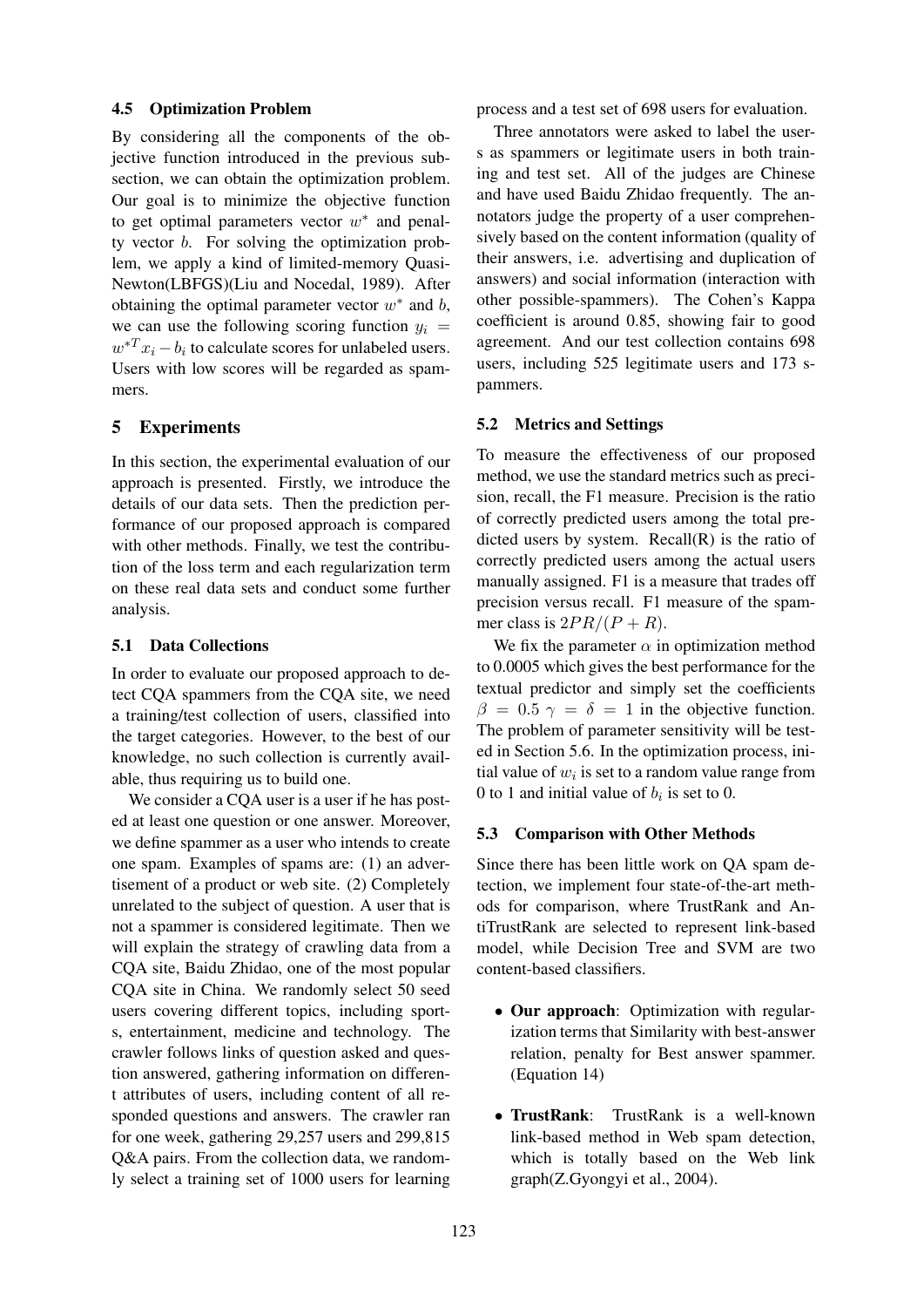- **AntiTrustRank**: AntiTrustRank is another well-known link-based method, which assumes that a web page pointing to spam pages is likely to be spam(Krishnan and Raj, 2006).
- Decision Tree: Castillo et al. applied a base classifier, decision tree, for spam detection, the features include content-based and linkbased features(C.Castillo et al., 2007).
- **SVM**: We applied another state-of-the-art classifier SVM(Cortes and Vapnik, 1995). The features are the same as that used in Decision Tree method.

| Methods       | Precision Recall |                    | F1 |
|---------------|------------------|--------------------|----|
| TrustRank     | 0.581            | 0.485   0.529      |    |
| AntiTrustRank | 0.632            | $0.545 \mid 0.585$ |    |
| Decision Tree | 0.891            | 0.740   0.808      |    |
| <b>SVM</b>    | 0.898            | $0.748$ 0.816      |    |
| Our approach  | 0.925            | 0.861 0.892        |    |

Table 1: Performance comparison with other methods

In Table 1, the performance of each method is listed for comparison. From the table, we have the following observations.

First, taking the advantages of both contentbased model and link-based model, our optimization approach outperforms baselines under all metrics. This indicates the robustness and effectiveness of our approach.

The second observation is link-based models(TrustRank and AntiTrustRank) cannot perform well. The explanations are as follows. (1)Linkbased models rely solely on hyperlinks, without considering content-based features. However, as described in section 4.2, the content can provide a strong hint for detecting spammers. (2)A technical requirement of link-based model is that the link graph must be strongly connected, which may be the case in Web, but it is not the case in QA user question-answer graph. We measured on our collection dataset and found that the graph density(defined as  $D = \frac{2|E|}{|V|(|V|-1)}$  for a graph with vertices *V* and edges *E*) of user question-answer graph is only 10<sup>-4</sup>. The small connectivity limits the performance of link-based model. This indicates that link-based models cannot be directly applied to CQA spammer detection. Considering

that our proposed approach can integrate contentbased features and link-based features effectively, we regard our approach as very complementary to the state-of-the-art link-based methods.

Another observation is that the content-based classifiers underperform our approach. And SVM performs slightly better than Decision Tree. This shows the advantages of our proposed regularization in section 4. Regularization for consistency can propagate the labeled information among users, and regularization for best answer spammers help to identify the best answer spammers.

### 5.4 Contribution of Loss and Regularization

In this subsection, we validate the contribution of our proposed loss term and regularization terms by the performance of real spammer detection task. And Table 2 lists the results of each method for comparison. We consider the following methods.

BL: Optimization using only content-based features. (Equation 7)

REG:Sim: Optimization with one regularization term that Similarity with best-answer relation. (Equation 10)

REG:Sim+BAS: Optimization with all regularization terms that Similarity with best-answer relation, penalty for Best Answer Spammer. (Equation 14)

| Methods        | Precision Recall |                                 | F1 |
|----------------|------------------|---------------------------------|----|
| $ _{\rm BL}$   | 0.911            | 0.711 0.798                     |    |
| REG:Sim        | 0.945            | $\vert 0.699 \vert 0.804$       |    |
| $ REG:Sim+BAS$ | 0.925            | $\vert 0.861 \vert 0.892 \vert$ |    |

Table 2: Performance of our optimization methods with different regularization for comparison

From the results we have the following observations: (1) Our content-based classifier BL performs well, due to the well-formed supervised learning model and reasonable features. (2) The performance of REG:Sim improves over BL, especially in the Precision measure because the social information is useful. (3) REG:Sim+BAS can significantly improve over BL especially in Recall measure. Because after adding penalty to best answer spammer, some best answer spammers can be detected successful.

# 5.5 Contribution of Content-based Features

In this subsection, we test the robustness of the features described in Section 4.2.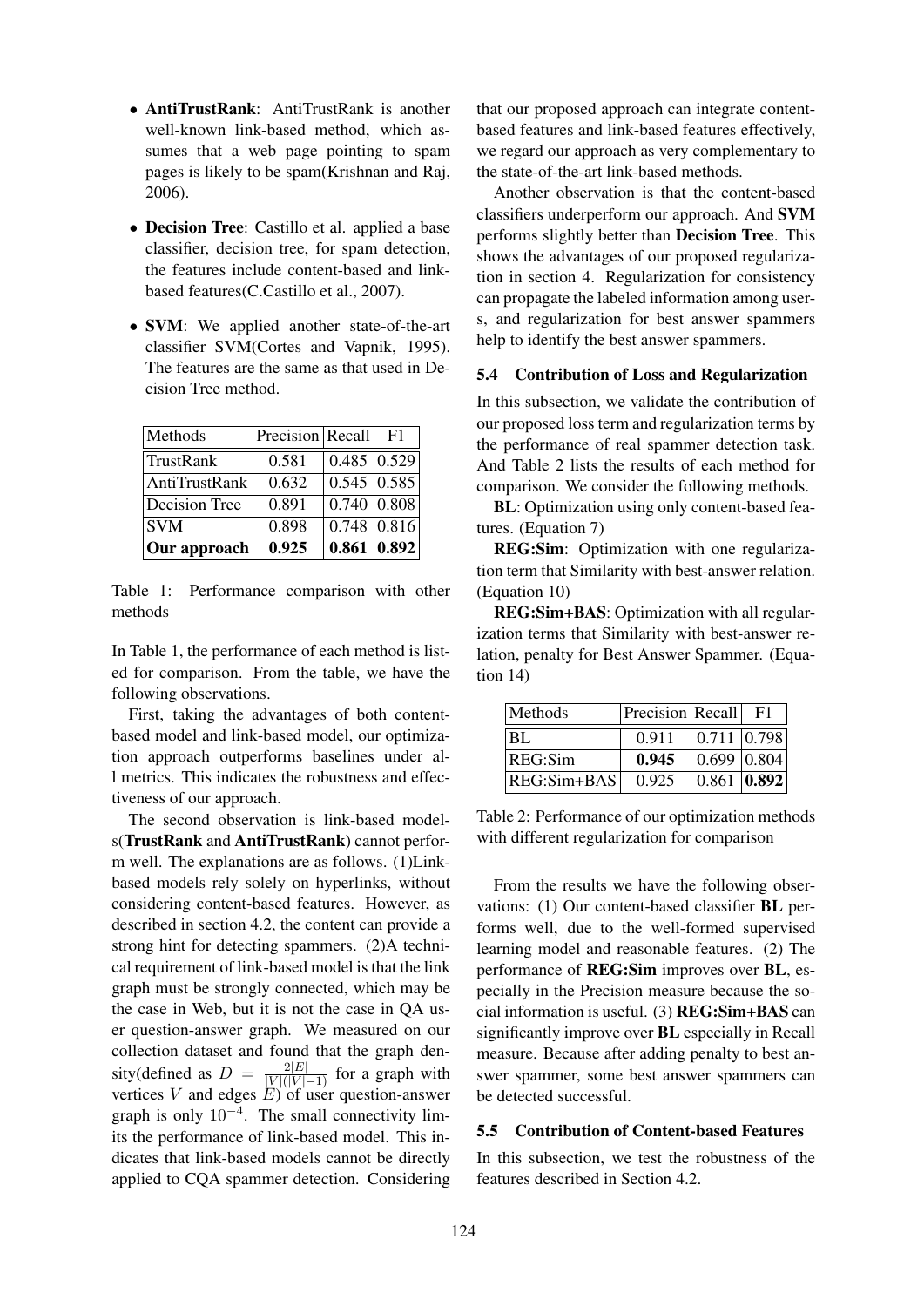

Figure 4: Parameter Sensitivity



Figure 3: Content features comparison

To measure the discrimination power between spammers and legitimate users of each proposed attribute, we generate a Receiver Operating Characteristics (ROC)curve. ROC curves plot false positive rate on the X axis and true positive rate on the Y axis. The closer the ROC curve is to the upper left corner, the higher the overall accuracy is. Samples with the lowest scores (10%,20%...100%) for each attribute are labeled as spammers respectively. The (ROC) curve are shown in Figure 3. Figure 3 shows the discrimination power of each content feature we described in Section 4.2. The first observation is that all of the content features are discriminative. The feature of Ads words in questions is the most powerful. Because few legitimate users will repeat Ads words in questions, so this feature can help to identify spammers more easily. Note that the feature of the best answer rate do not perform well. Because some best answer spammers also have high best answer rate.

# 5.6 Parameter Sensitivity

Our optimization approach have four parameters  $\alpha, \beta, \gamma, \delta$  to set: the tradeoff weight for each regularization term. The value of the regularization weight controls our importance in the regularizer: a higher value results in a higher penalty when violating the corresponding regularization. So we mainly evaluate the sensitivity of our model with parameters by fixing all the other parameters and let one of  $\{\alpha, \beta, \gamma, \delta\}$  varies. Figure 4 shows the prediction performance in F1 measure varying each parameter. As we observed over a large range of parameters, our approach (REG:Sim+BAS) achieves significantly better performance than BL method. It indicates that the parameters selection will not critically affect the performance of our optimization approach.

# 6 Conclusion

In this paper, we first studied social networks on CQA sites. We found that spammers are usually connected to other spammers via the best-answer relation. We also studied the "best answer spammers" on CQA sites, which cannot be easily detected for lack of identifiable textual patterns. Our proposed model incorporated the link-based information by adding regularization constraints to the textual predictor. Experimental results demonstrated that our method is more effective for spammer detection compared to other state-of-the-art methods. Besides obtaining better performance, we have also analyzed the CQA social networks, which gives us insight on the model design.

# Acknowledgments

The authors wish to thank the anonymous reviewers for their helpful comments. This work was partially funded by National Natural Science Foundation of China (61003092, 61073069), National Major Science and Technology Special Project of China (2014ZX03006005), Shanghai Municipal Science and Technology Commission (No.12511504500) and "Chen Guang" project supported by Shanghai Municipal Education Commission and Shanghai Education Development Foundation(11CG05).